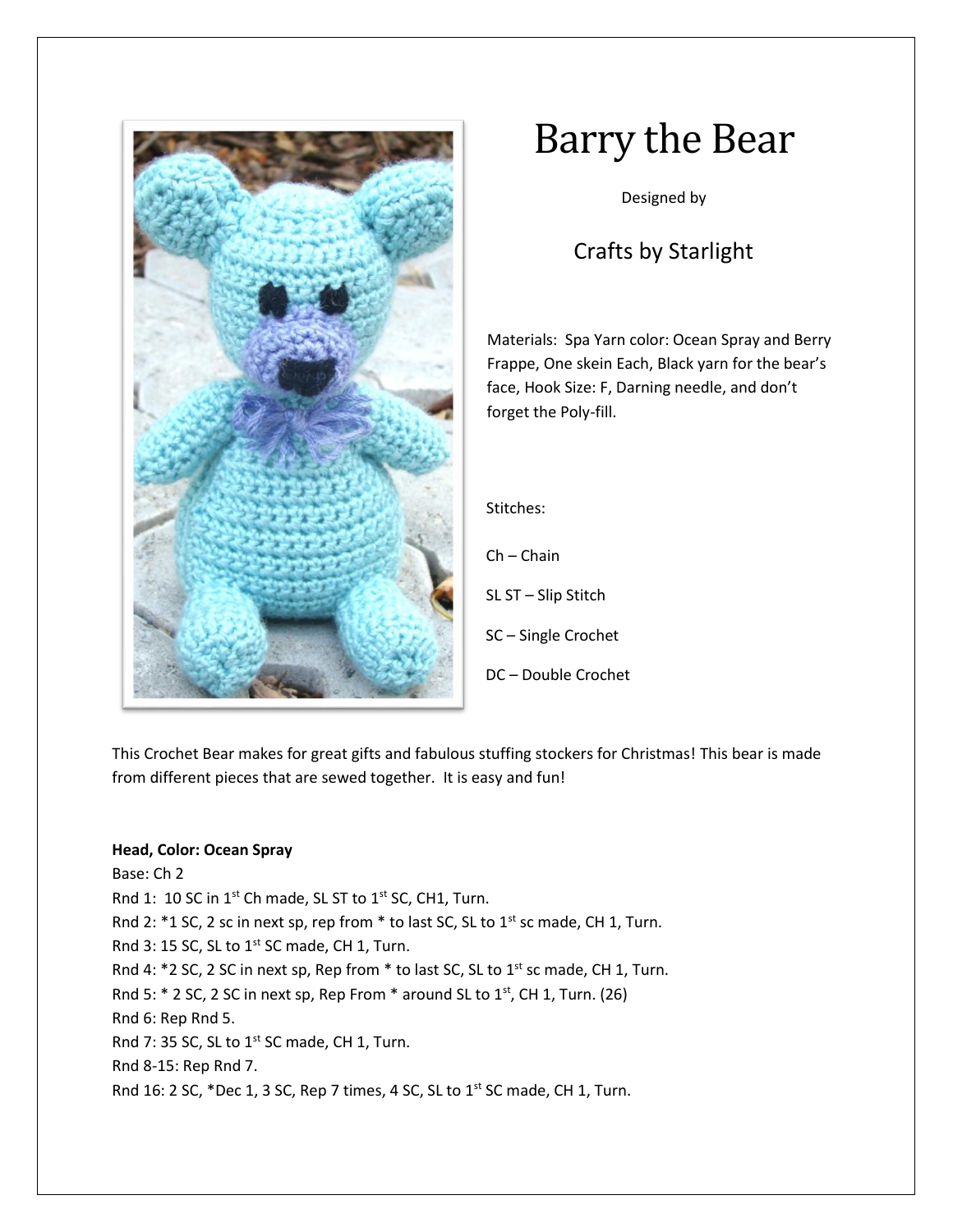Rnd 17: 2 SC, Dec 1,\* 3 SC, Dec 1, Rep 4 times from  $*$ , 4 SC, SL to 1<sup>st</sup> SC made, Ch 1, Turn. Rnd 18: 2 SC, $*$  Dec 1, 3 SC, Rep 3 Times, Dec 1, SC, SL to 1st SC made, Ch 1, Turn. Rnd 19: SC around, SL to 1<sup>st</sup> SC made, Tie off. Stuff with Poly-Fill and set aside.

### **EARS**

Row 1: 3 SC, CH 1, Turn. Row 2: 2 SC in  $1^{st}$  sp, 1 SC, 2 SC in next sp. Row 3-4: SC across, Ch 1, Turn. Row 5: Dec 1, 3 SC, SL ST, CH 1, Turn. Row 6: Dec 1, 2 SC, SL ST, Tie off. Connect yarn to right side of row 1, 2 SC in every sp around ear to left side of row 1 tie off, hide string. Repeat rows 3-6: 3 more times.

Take two motifs and sew together leaving bottoms open. Stuff ears with Poly-Fill, and sew ears onto bears head.

## **Nose: With Color - Berry Frappe.**

Base: CH 4 Row 1-2: 3 SC, CH 1, turn. Row 3: 2 SC, 3 SC in next sp, 1 SC, 3 SC in next sp, 1 SC, 3 SC in next sp, 2 SC in next sp, SL ST to  $1^{st}$  SC made, Ch 1, turn. Row 4-5: SC around, SL to  $1^{st}$  SC, CH 1, turn. Row 6: 4 SC, 2SC in next sp, 4 SC, 2 SC in next sp, 4 SC, 2 SC in next sp, 1 SC, SL to 1<sup>st</sup> SC made, Tie off, Leave long tail. Fill nose with Poly-Fill and Sew nose onto the bears head.

#### **Body (front): With Color – Ocean Spray.**

Base: CH 9 Row 1-3: 8 SC, CH 1, Turn. Row 4: 2 SC in next sp, 6 SC, 2 SC in next sp, Ch 1, Turn. Row 5: 2 SC in next sp, 8 SC, 2 SC in next sp, Ch 1, Turn. Row 6: SC across, Ch 1, Turn. Row 7: 2 SC in next sp, 10 SC, 2 SC in next sp, Ch 1, Turn. Row 8: SC across, Ch 1, turn. Row 9: 2 SC in next sp, 12 SC, 2 SC in next, Ch 1, Turn. Row 10-18: SC across, Ch 1, Turn. Row 19: 1 SC, Dec 1, 11 SC, Dec 1, 2 SC, Ch 1, Turn. Row 20: 1 SC, Dec 1, 9 Sc, Dec 1, 2 SC, Ch 1, Turn. Row 21: 1 SC, Dec 1, 7 SC, Dec 1, 1 SC, 3 SC in next sp (corner), 19 SC along side, 3 SC in next sp (corner), 6 SC, 3 SC in next sp (corner), 19 SC, 2 SC in next sp (corner), SL to  $1<sup>st</sup>$  Sc made, tie off.

#### **Body (Back): Color – Ocean Spray**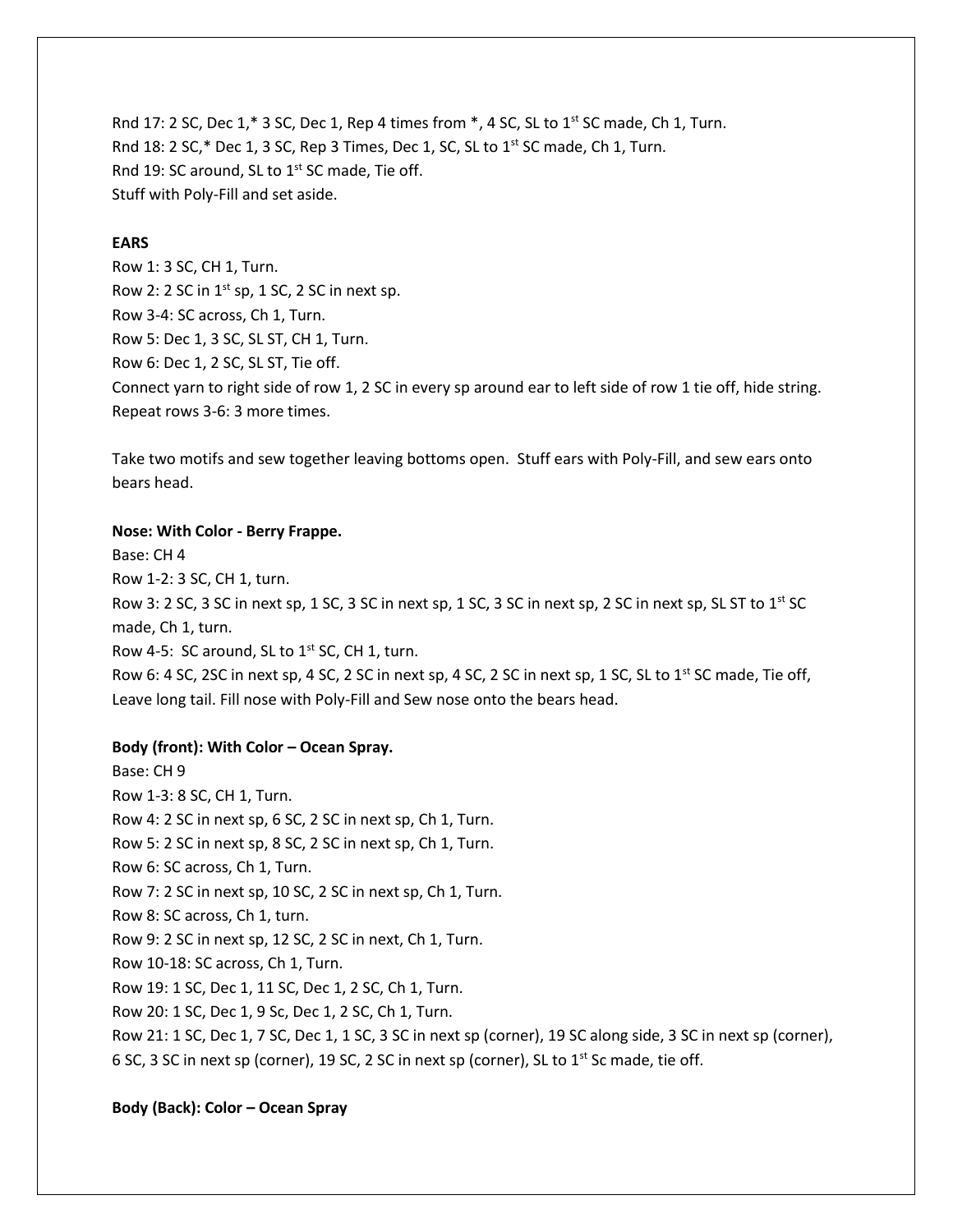#### Base: Ch 9

Row 1 -3: 8 SC across, CH 1, Turn.

Row 4: 2 SC in next sp, 6 SC, 2 SC in next sp, CH 1, Turn.

Row 5: 2 SC in next sp, 8 SC, 2 SC in next sp, CH 1, Turn.

Row 6: SC across, Ch 1, Turn.

Row 7: 2 SC in next sp, 4 SC, 2 SC in next sp, 2 SC in next sp, 4 SC, 2 SC in next sp, Ch 1, Turn.

Row 8: SC Across, Ch 1, Turn.

Row 9: 2 SC in next sp, 3 SC, 2 SC in next sp, 6 SC, 2 SC in next sp, 3 SC, 2 Sc in next sp, Ch 1, Turn.

Row 10: SC across, Ch 1, turn. (21)

Row 11: 2 SC, 2 SC in next sp, 14 SC, 2 SC in next sp, 2 SC, Ch 1, Turn.

Row 12-18: SC across, Ch 1, Turn.

Row 19: 1 SC, Dec 1, 1 SC, Dec 1, 13 SC, Dec 1, 1 SC, Dec 1, 1 SC, Ch 1, Turn.

Row 20: 1 SC, Dec 1, 3 SC, Dec 1, 5 SC, Dec 1, 3 SC, Dec 1, 2 SC, Ch 1, Turn.

Row 21: 1 SC, Dec 1, 3 SC, Dec 1, 1 SC, Dec 1, 3 SC, Dec 1, 1 SC, 3 SC in next sp (corner), 19 SC, 3 SC in next sp (corner), 6 SC, 3 SC in next sp, 19 SC, 2 SC in next sp (corner), SL to 1<sup>st</sup> SC made, tie off. Take Front and Back body parts and sew together the right side, bottom, and left side, leaving top open. Turn the body inside out and stuff with Poly-Fill. Take the opening of both the head and body and sew

together add more poly-Fill to the next before closing completely.

#### **Arms: Color – Ocean Spray**

Base: Ch 3 Row 1: 2 SC, Ch 1, turn. Row 2: 2 SC in  $1^{st}$  sp, 2 SC in next sp, Ch 1, Turn. Row 3: 2 Sc in  $1^{st}$  sp, 2 SC, 2 SC in last sp, Ch 1, Turn. Row 4: 2 SC in  $1^{st}$  sp, 4 SC, 2 SC in last sp, Ch 1, Turn. Row 5: 2 SC in  $1^{st}$  sp, 6 SC, 2 SC in last SP, Ch 1, Turn. Rnd 6-10: 10 SC, SL to  $1<sup>st</sup>$  SC made, Ch 1, Turn. Rnd 11: Rep row 6, Tie off and leave long tail. Take the tail and fasten darning needle to end, Weave in and out or Rnd 11 and pull closed. Stuff the arm with Poly-Fill and sew onto bear with row one of arm at the neck.

Repeat arm one more time.

#### **Legs: Color – Ocean Spray**

Base: Ch 12, SL to 1<sup>st</sup> CH made, Ch 1, Turn. Rnd 1-4: 12 SC, SL to  $1<sup>st</sup>$  SC made, Ch 1 turn. Rnd 5: 5 SC, 5 SC in next sp, 6 SC, SL to  $1<sup>st</sup>$  SC made, CH 1, Turn. Rns 6-8: SC around, Ch 1, Turn. Rnd 9: SC around, Tie off with long tail. Take tail and weave in and out of Rnd 9 SC, pull Closed. Stuff leg and sew on bear as if sitting down. Repeat leg one time.